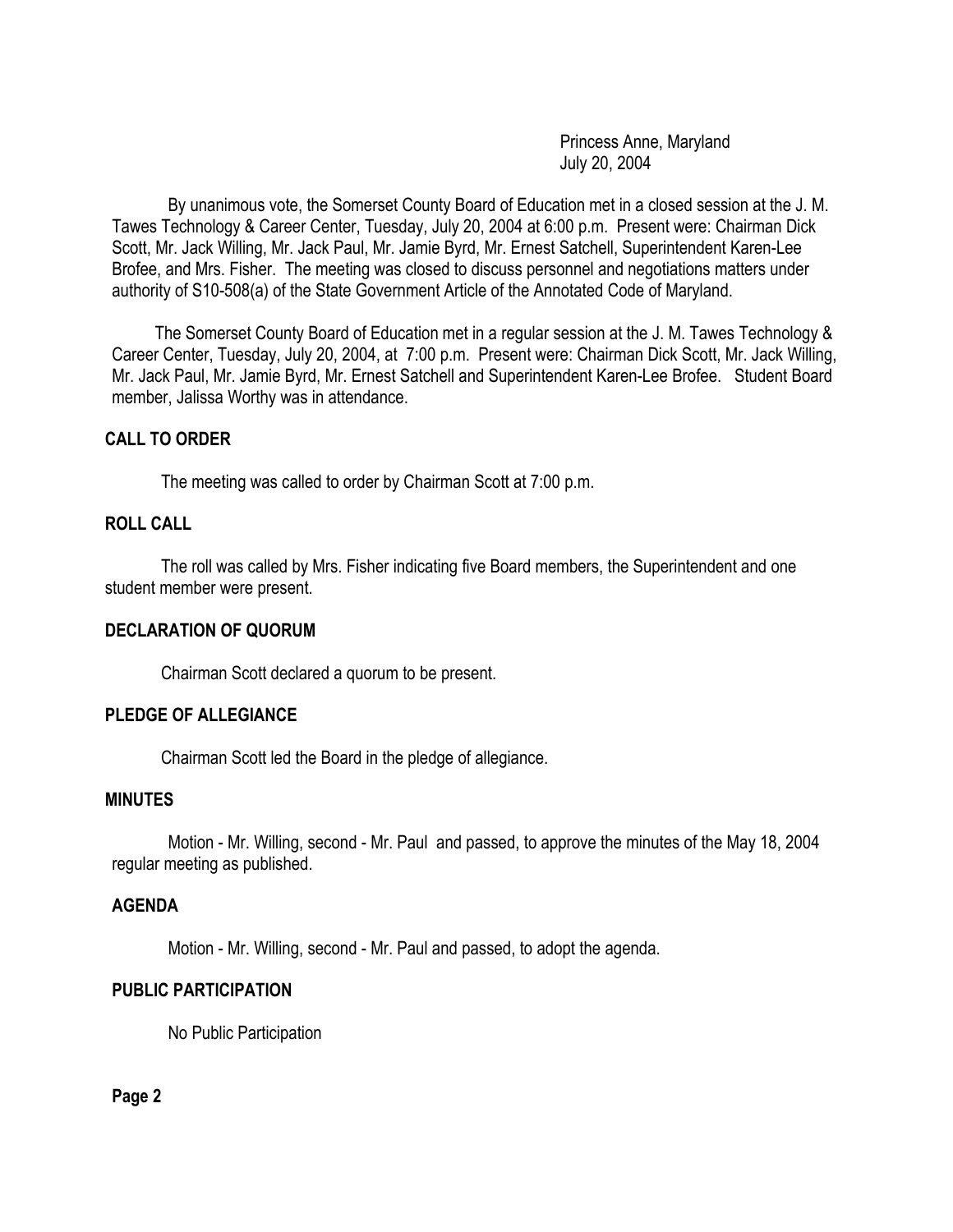Board Meeting  $-$  July 20, 2004

# **OLD BUSINESS**

## **Policy 200-18 – Pupil Transportation**

Upon recommendation of the Superintendent, it was moved by Mr.Satchell, seconded by Mr. Willing, and passed to approve Policy 200-18, Pupil Transportation as presented.

## **Policy 600-40 - Searches**

Upon recommendation of the Superintendent, it was moved by Mr.Paul, seconded by Mr. Willing, and passed to approve Policy 600-40, Searches as presented. This policy also impacts policies 500-31 Student Field Trips, 600-14 Student Tobacco Use, and 600-15 Student Alcohol and Drug Use as presented.

## **Policy 600-16 – Dangerous Weapons/Instruments in School**

Upon recommendation of the Superintendent, it was moved by Mr.Satchell, seconded by Mr. Willing, and passed to approve Policy 600-16 Dangerous Weapons/Instruments in Schools as presented.

## **Policy 700-11 – Business Leave**

Upon recommendation of the Superintendent, it was moved by Mr.Willing, seconded by Mr. Byrd, and passed to approve Policy 700-11 Business Leave as presented.

## **INITIATIVE UPDATES**

## **Reading First**

Ms. Viviene Cheek gave an update on the Reading First and correlation to the Master Plan 1.1.29- 35.

## **Instructional Facilitator Job Description**

Mr. Clarence Johnson presented the job description for the instructional facilitator at both the elementary and secondary levels and the correlation to the Master Plan 1.1.39.

## **Student Achievement**

Dr. Brofee gave the Board statistics regarding student achievement and the correlation to the Master Plan Strategy 1.

## **Reorganization Updates**

 Mr. Rodger Daugherty gave the Board updates on the building moves and transportation. He requested contracting for emergency repairs that would be necessary for the opening of the 2004-2005 school year.

 Mr. Daugherty requested that Board members, if at all possible, serve on the Design Selection Team. Mr. Satchell and Mr. Paul will serve on the 6-7 Intermediate Center team and Mr. Willing and Mr. Paul will serve on the Woodson Renovation Team.

**Page 3**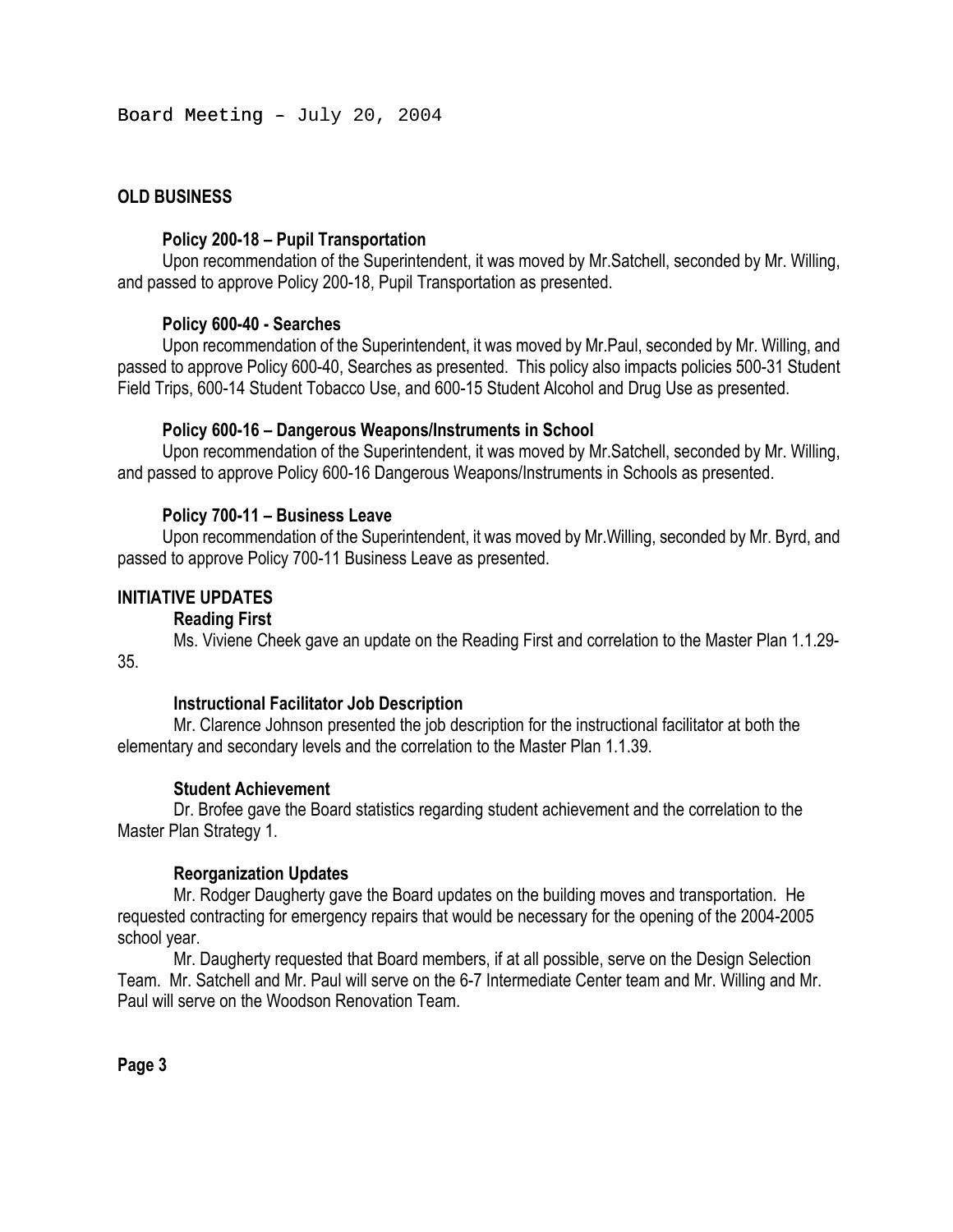Board Meeting  $-$  July 20, 2004

## **CTE Approvals for Career and Tech Program**

Mr. Doug Bloodsworth gave an update on the CTE approvals in correlation to Master Plan 1.1.14.

### **NEW BUSINESS**

#### **Personnel**

Upon recommendation of the Superintendent, it was moved by Mr. Paul, seconded by Mr. Willing, and passed, to approve the following personnel actions; resignations: Sherri Gigrist, Robert Hoffman, Lori Haney, Nancy Clayton, new hires: Sidney Hankerson, Anita Higy, Keondra Miller.

#### **Woodson Renovation Project – Educational Specifications & Project Schedule**

Mr. Rodger Daugherty presented the Educational Specifications for the Woodson Renovation Project and the Project Schedule.

#### **Policy 600-9 – School Hours**

Upon recommendation of the Superintendent, it was the consensus of the Board to accept for study Policy 600-9 School hours. These hours have been discussed at the June regular session and hearing no concerns for the last 30 days, the Board gave tentative approval to reference these hours for the new school year preparations. It will be acted upon at the August meeting.

### **Policy 700-37 Fair Labor Standards Act**

Upon recommendation of the Superintendent, it was the consensus of the Board to adopt the presented temporary policy giving compliance and to accept for extensive study Policy 700-37 Fair Labor Standards Act, Draft I and II.

### **Policy 700-35 Family & Medical Leave Act**

Upon recommendation of the Superintendent, it was the consensus of the Board to accept for study Policy 700-35 Family & Medical Leave Act.

#### **Policy 700-36 – Health Insurance Portability & Accountability Act of 1996 (HIPAA)**

Upon recommendation of the Superintendent, it was the consensus of the Board to accept for study Policy 700-36 Health Insurance Portability & Accountability Act of 1996 (HIPAA).

### **Policy 700-38 – Americans with Disabilities Act (ADA)**

Upon recommendation of the Superintendent, it was the consensus of the Board to accept for study Policy 700-38 Americans with Disabilities Act (ADA.

#### **Attendance Policy Considerations**

Upon recommendation of the Superintendent, it was moved by Mr. Willing, seconded by Mr. Paul and approved to look at the attendance policy.

**Page 4** 

### **Budget Transfers**

Upon recommendation of the Superintendent , it was moved by Mr. Willing, seconded by Mr. Paul